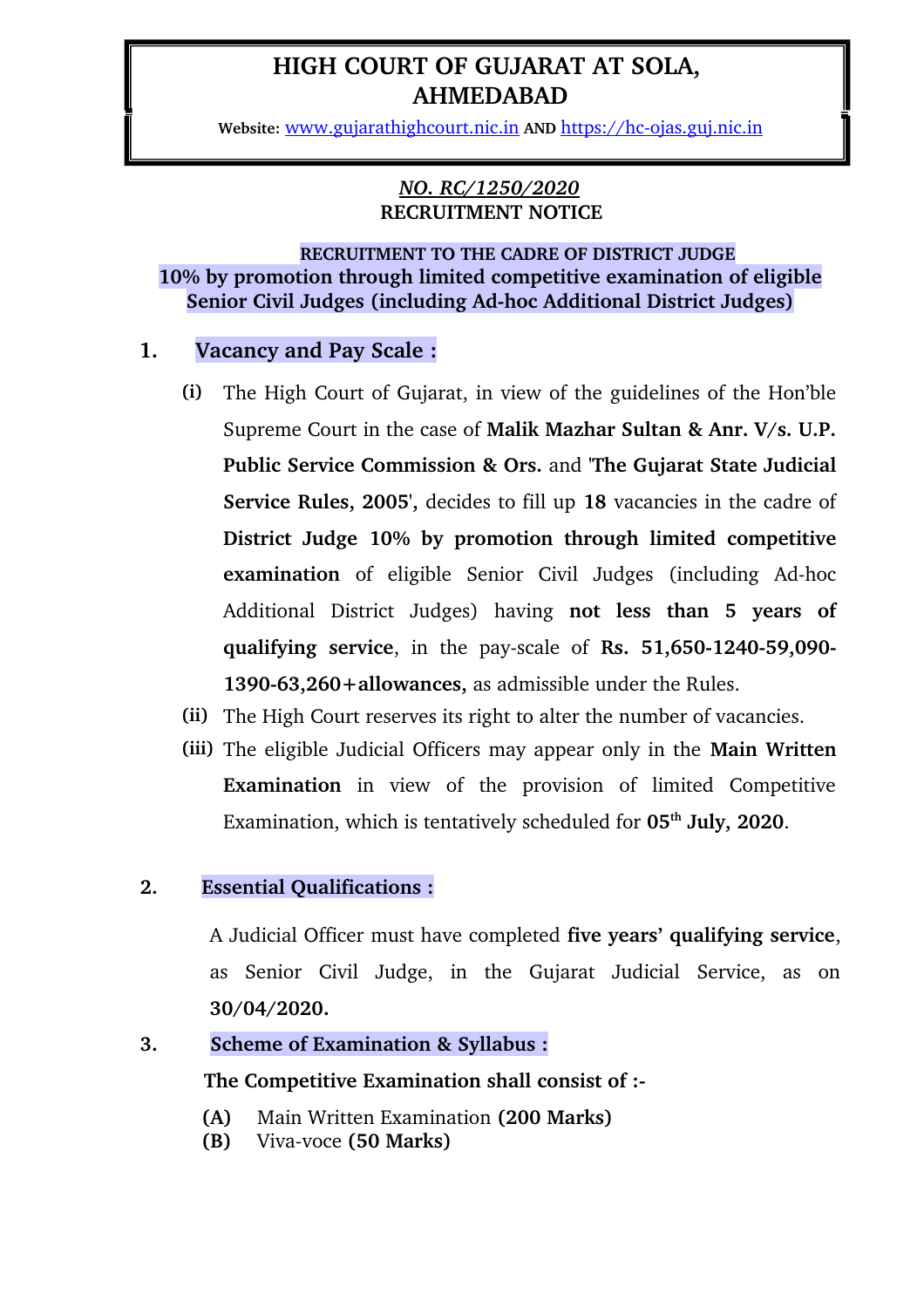### **(A) Main Written Examination (Descriptive Type): (**Tentatively scheduled for **05th July, 2020)**

(i) The Main Written Examination (Descriptive Type), shall consist of **Two Papers (**each of **100 Marks & 3 Hours' duration),** based on the S**yllabus** given below :

## **Paper – I (100 Marks – 3 Hrs.)**

- (a) The Indian Penal Code, 1860
- (b) The Code of Criminal Procedure, 1973
- (c) The Indian Evidence Act, 1872
- (d) The Prevention of Corruption Act, 1988
- (e) The Narcotic Drugs & Psychotropic Substances Act, 1985
- (f) The Scheduled Castes and the Scheduled Tribes (Prevention of Atrocities) Act, 1989
- (g) Protection of Children from Sexual Offence Act, 2012.

# **PaperII (100 Marks – 3 Hrs.)**

- (a) The Constitution of India
- (b) The Code of Civil Procedure, 1908.
- (c) The Indian Contract Act, 1872.
- (d) The Specific Relief Act, 1963.
- (e) The Transfer of Property Act, 1882.
- (f) Succession Laws, Personal Laws (Hindu, Muslim and Christian)
- (g) The Intellectual Property Laws
- (h) The Motor Vehicles Act, 1988
- (I) The Arbitration and Conciliation Act, 1996
- (j) The Electricity Act, 2003
- (k) The Right to Fair Compensation & Transparency in Land Acquisition, Rehabilitation & Resettlement Act, 2013
- (l) The Family Courts Act, 1984
- (m) Basic Laws relating to Environment
	- The Environment (Protection) Act, 1986.
	- The Wild Life (Protection) Act, 1972.

# (ii) **Paper Style for Main Written Examination:**

**Paper : I (Criminal) & Paper : II (Civil), each shall consist of Two Parts** as under :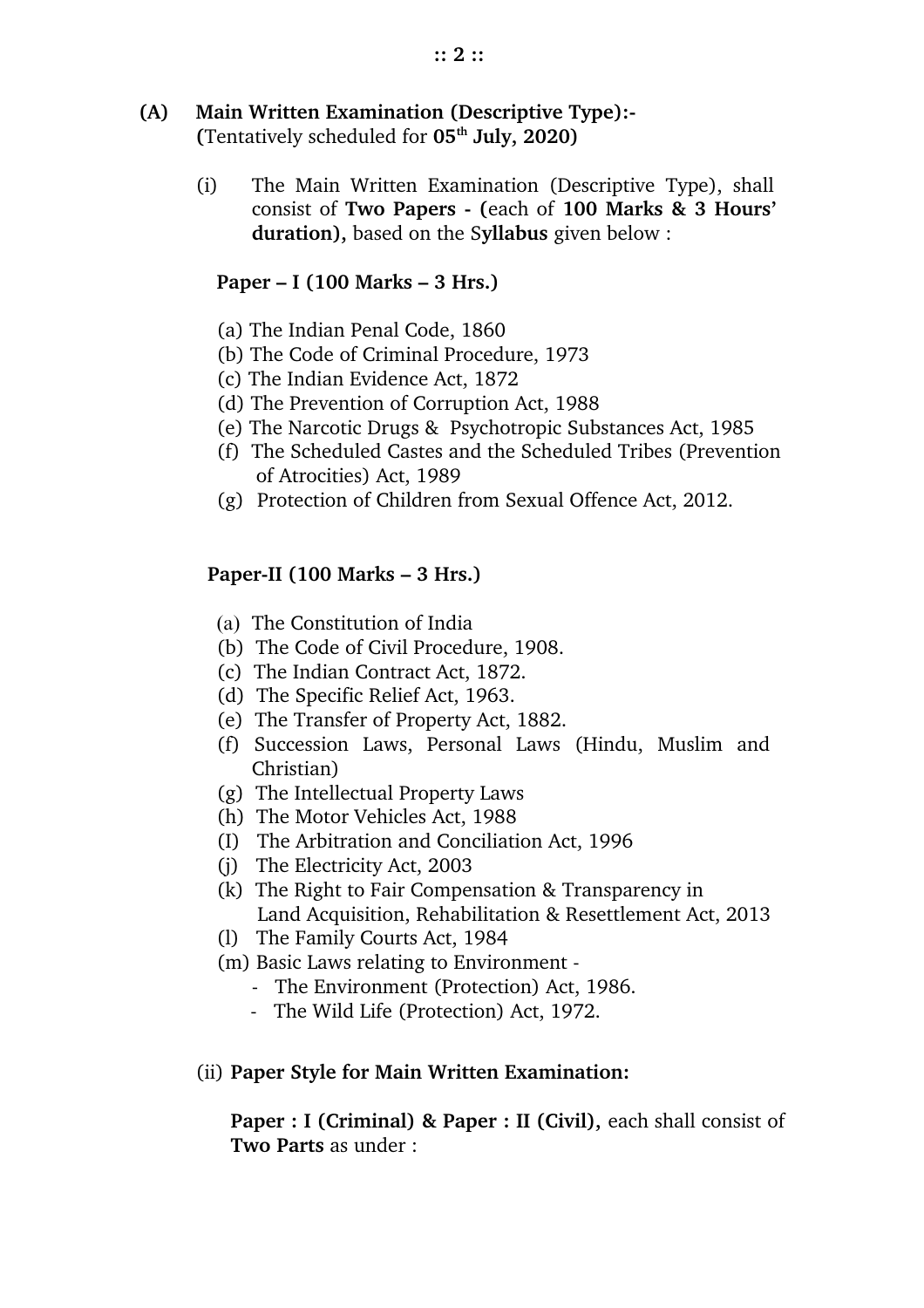| Part: I (50 Marks):  | Answer to Questions, Short |
|----------------------|----------------------------|
|                      | Notes, Précis Writing,     |
| Part: II (50 Marks): | Judgment Writing           |

Paper-II (Civil):

| Part: I (50 Marks):  | Answer to Questions, Short |
|----------------------|----------------------------|
|                      | Notes, Assertions/Reasons, |
| Part: II (50 Marks): | Judgment Writing           |

- (iii)**Language** of the Question Papers of Main Written Examination shall be **English**, and Answers to each Question be given in **English,** if not instructed otherwise.
- (iv)The candidates who obtain minimum **50% Marks** in the aggregate and minimum 40% Marks, in each individual paper in the Main Written Examination shall be eligible for being called for Viva-voce/Personal Interview.
- **(B) Viva–voce:(**Tentatively scheduled in the month of **September, 2020).**
	- (i) Viva-voce shall be of **50 Marks.**
	- (ii) The **object** of the Viva-Voce is to assess the suitability of the candidate for the cadre by judging the mental alertness, knowledge of law, clear and logical exposition, balance of judgment, skills, attitude, ethics, power of assimilation, power of communication, character and intellectual depth, analytical ability and the like, of the candidate.
	- (iii) For adjudging the suitability of a candidate, the Committee, shall have regard to the overall service records, of the respective candidate.
	- (iv) For being **eligible** to be included in the Select List the candidate must have obtained minimum *40% Marks* in Viva- voce.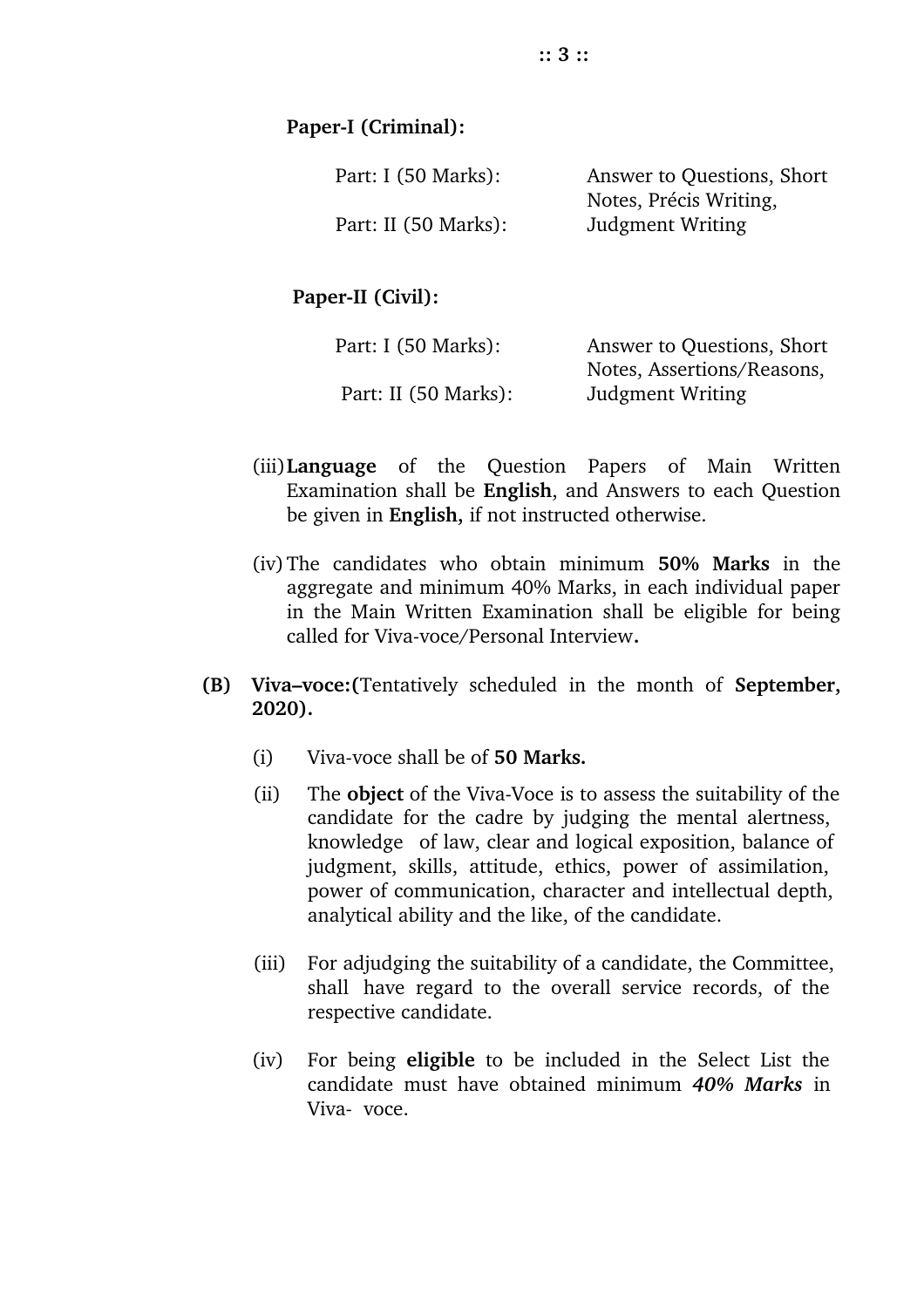#### **4. Preparation of Select-List :**

Selection of Officers shall be made on the basis of **Aggregate Marks** obtained in the Main Written Examination & Viva-voce  $\ell$  Personal Interview.

#### **5. Disqualification for appointment:**

No Officer shall be eligible for appointment to the service, if he/she directly or indirectly influences the Recruiting Authority, by any means for his candidature.

#### 6. **General Instructions :**

- **(a)** List of **eligible Judicial Officers** will be placed on the **High Court Website** for information of all concerned.
- **(b) eCall letters** of the eligible **Officers** can be **download** from the High Court websites viz. website [www.gujarathighcourt.nic.in](http://www.gujarathighcourt.nic.in/) and https://hc-ojas.guj.nic.in.
- **(c)** The **decision of the High Court** as to the **eligibility** or otherwise of a Judicial Officer for admission to the Main Written Examination and Viva-voce shall be final. No Officer, to whom a Certificate of Admission viz. 'Call-letter-cum-Admission Slip' has not been issued by the Recruiting Authority, shall be admitted for the Examination concerned.
- **(d)** The Officer who is found indulging in any **unfair practices**, viz. copying or misconduct during the course of examination, using electronic gadgets, tampering with question paper, influencing any official concerned with the Main Written Examination or Personal Interview, will be debarred from appearing for Main Written Examination or Personal Interview, as the case may be, for that examination or for any number of years or permanently, as may be decided by the High Court.
- **(e)** The Judicial Officers attending such examination may be treated as on Duty and TA/DA as applicable may be paid, as the case may be.
- **(f) Result** of all Tests/Examinations will be made available on the High Court Website as well as OJAS Portal and/or by any other mode that may be decided by the High Court.